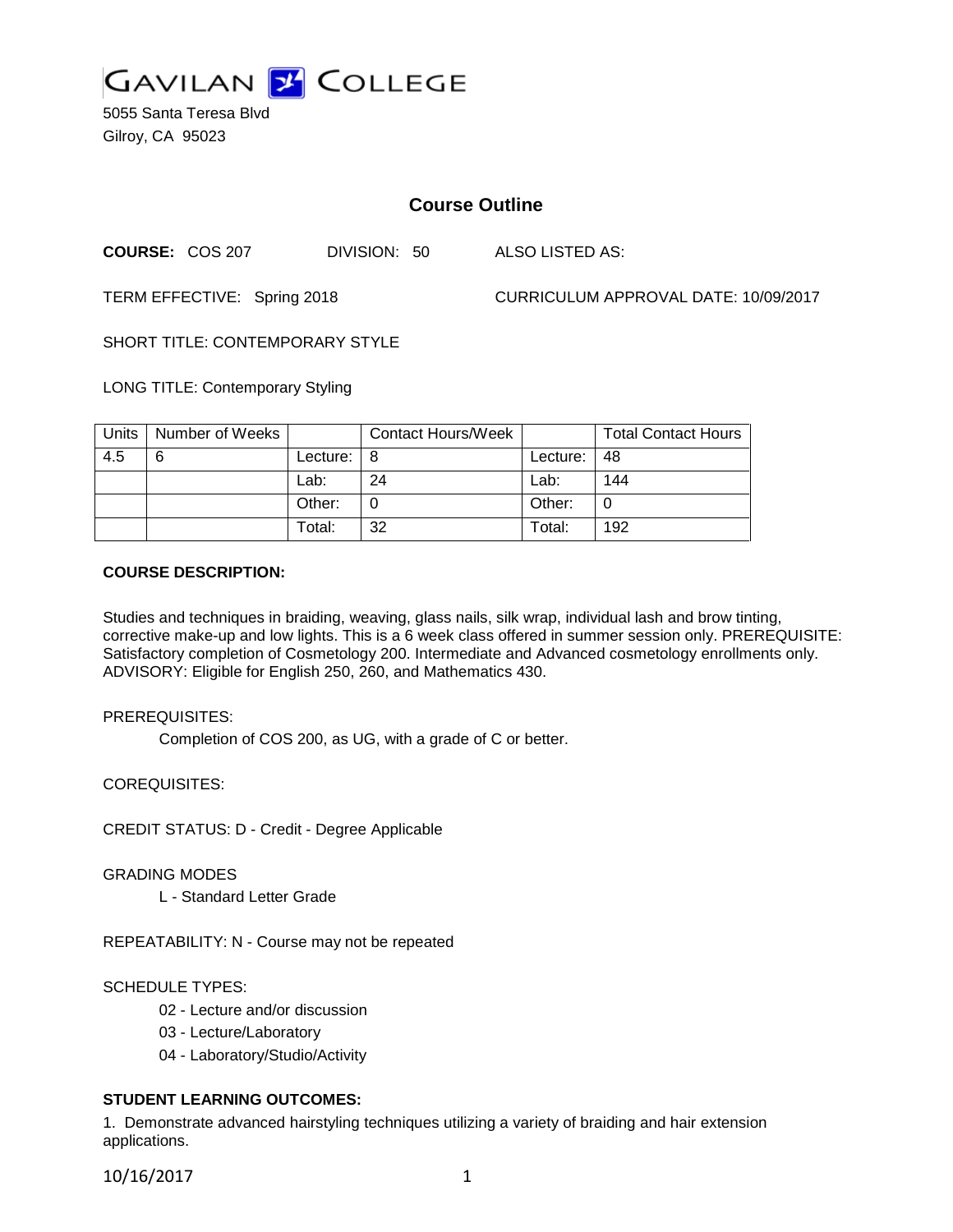Measure of assessment: demonstration, practical exam

Year assessed, or planned year of assessment: 2014

2. Demonstrate the proper application of individual and strip false eyelashes, including proper sanitary maintenance set up (SMA).

Measure of assessment: demonstration, practical exam, written exam

Year assessed, or planned year of assessment: 2014

3. Demonstrate the proper coloring techniques for applying low lights and high lights.

Measure of assessment: demonstration, practical exam, written exam

# **CONTENT, STUDENT PERFORMANCE OBJECTIVES, OUT-OF-CLASS ASSIGNMENTS**

Curriculum Approval Date: 10/09/2017 9 Lec 54 Lab Hours Introduction to course and a discussion about the opportunities available in the field of cosmetology. The Rules and Regulations governed by the Department of Consumer Affairs Bureau of Barbering and Cosmetology will be presented. Student Application. Work procedures on the manikins and also work on client services. HW Assignments: Read chapter on braiding and complete practical and theory workbook. Performance Objective: The student will list the opportunities available in the field of cosmetology and the rules and regulations which govern the field. The student will demonstrate how to prepare the hair and perform various types of procedures for braiding. 4.5 Lec 27 Lab Hours Sculpture Nail Application Tips and Wraps Student Application. Perform nail procedures on the manikin and work on client services. HW Assignments: Read chapter on nail application and complete practical and theory workbook. Performance Objectives: The student will perform sculpture nail applications, including tips and wraps. 4.5 Lec 27 Lab Hours Artificial Eyelash Application and Lash Brow Tint Student Application. Work on manikins and client services. HW Assignments: Read chapter on artificial eyelash application and brow tint and complete practical and theory workbook. Performance Objectives: The student will explain and demonstrate the proper procedures for applying artificial eyelashes. They will discuss

10/16/2017 2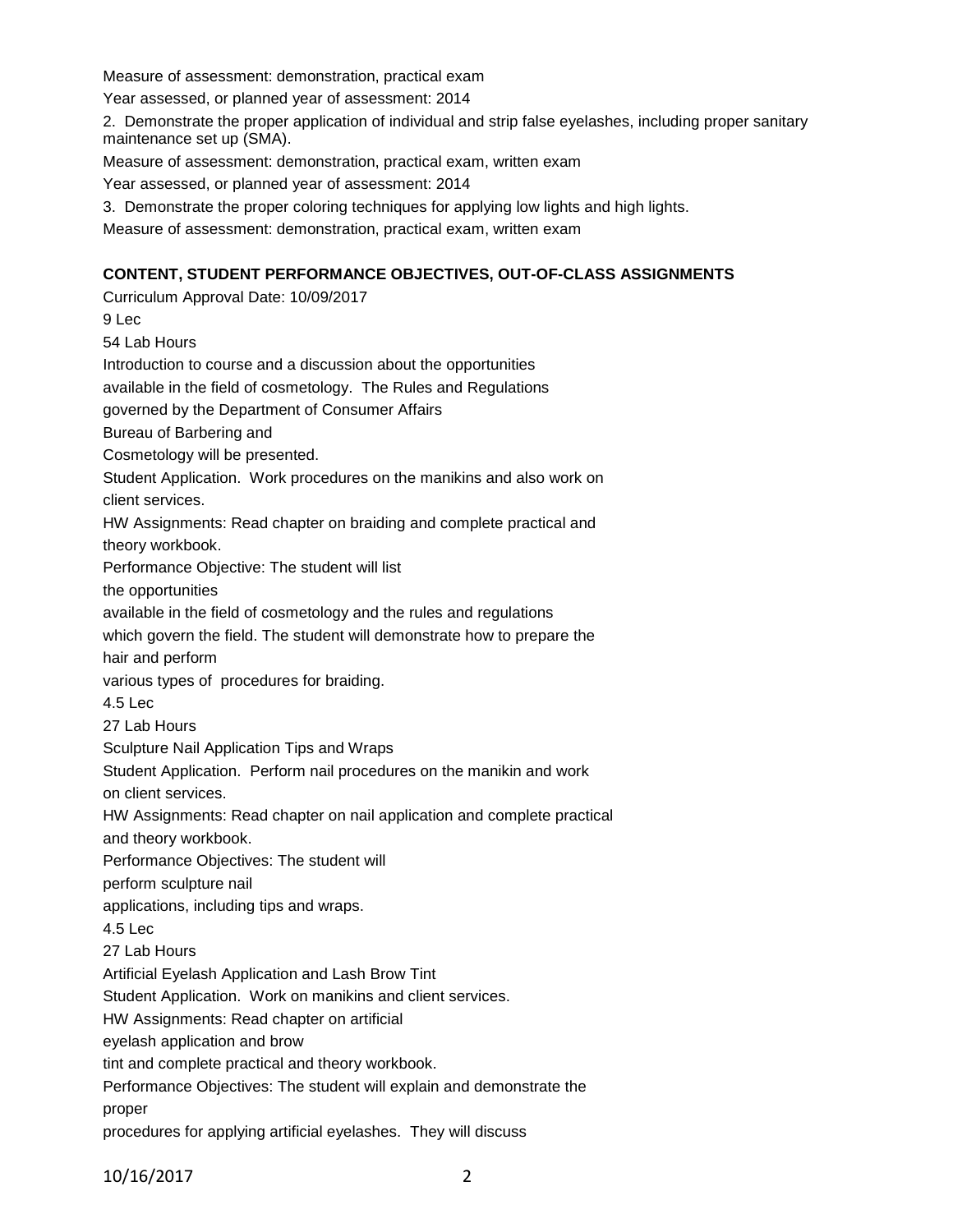the safety measures involved. The students will demonstrate lash and brow tint application. 9 Lec 54 Lab Hours Corrective Make-Up Student Application. Work on manikins and client services. HW Assignments: Read chapter on corrective make-up and complete practical and theory workbook. Performance Objectives: The student will discuss color theory, analyze facial features, and describe different facial shapes and eyebrows. The student will be able to use light and dark colors to highlight and contour features.

### **METHODS OF INSTRUCTION:**

Lecture, audio-visual presentations, videos and guest speakers. Course will be conducted through student participation on a mannequin or model practice or clinic services.

## **OUT OF CLASS ASSIGNMENTS:**

Required Outside Hours:

Assignment Description: Homework content is contained in the course content.

### **METHODS OF EVALUATION:**

Writing assignments Percent of total grade: 30.00 % 30% - 60% Written homework; Lab reports; Essay exams Skill demonstrations Percent of total grade: 30.00 % 30% - 60% Class performance; Performance exams Objective examinations Percent of total grade: 20.00 % 20% - 40% Multiple choice; True/false; Matching items

### **REPRESENTATIVE TEXTBOOKS:**

Required Representative Textbooks Milady. Milady Standard Cosmetology Practical Workbook. CENGAGE Learning,2016. Milady. Milady Standard Cosmetology Study Guide: The Essential Companion and State Board review book. CENGAGE Learning, 2016. Milady. Milady Standard Cosmetology textbook. CENGAGE Learning, 2016.

### **ARTICULATION and CERTIFICATE INFORMATION**

Associate Degree: CSU GE: IGETC: CSU TRANSFER: Not Transferable UC TRANSFER: Not Transferable